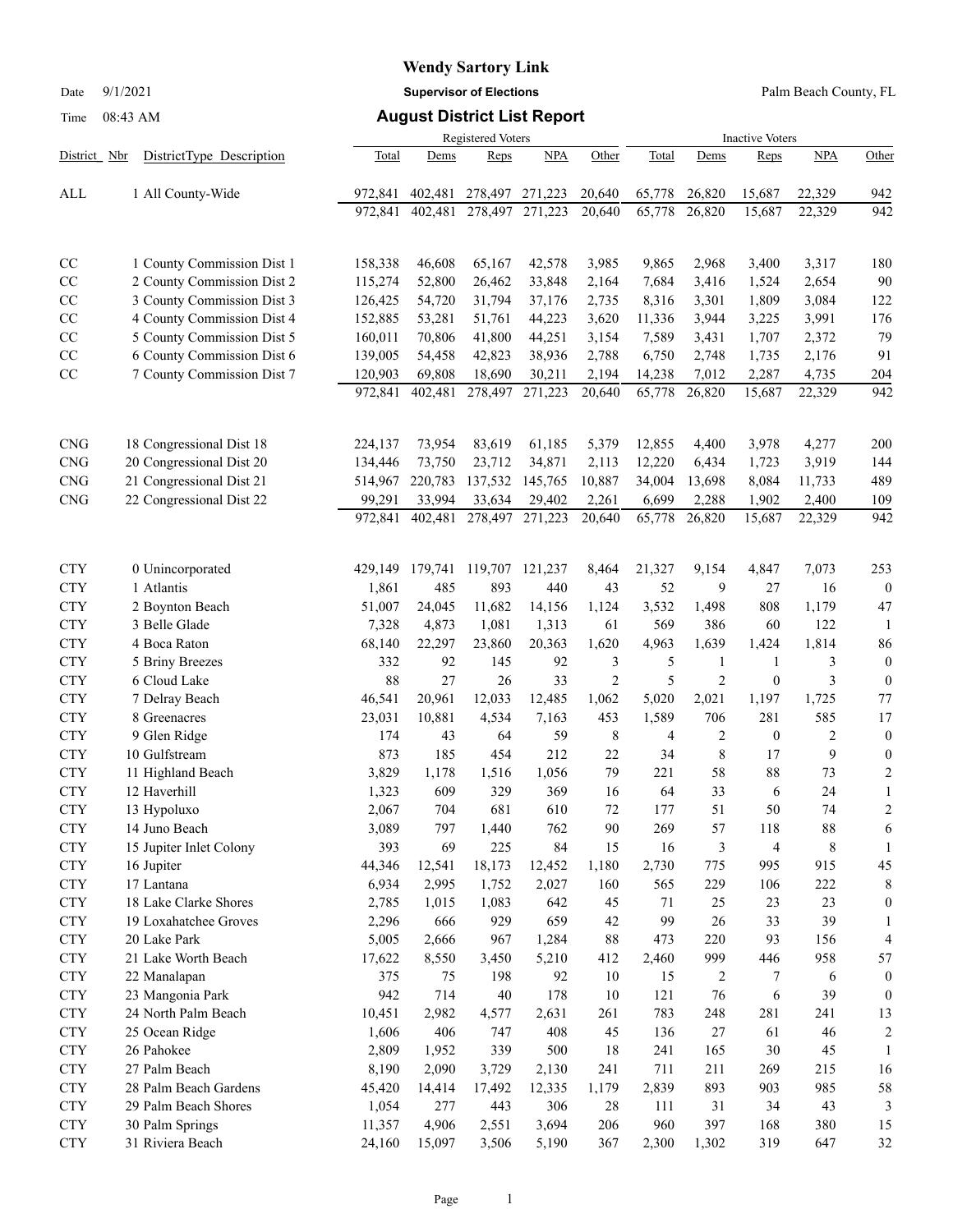Time 08:43 AM **August District List Report**

## **Wendy Sartory Link** Date 9/1/2021 **Supervisor of Elections** Palm Beach County, FL

|              |                             |         |                 | Registered Voters |         | <b>Inactive Voters</b> |                 |                 |                |        |                  |
|--------------|-----------------------------|---------|-----------------|-------------------|---------|------------------------|-----------------|-----------------|----------------|--------|------------------|
| District Nbr | DistrictType Description    | Total   | Dems            | Reps              | NPA     | Other                  | Total           | Dems            | <b>Reps</b>    | NPA    | Other            |
| <b>CTY</b>   | 32 Royal Palm Beach         | 27,282  | 11,833          | 6,937             | 7,961   | 551                    | 1,356           | 544             | 306            | 488    | 18               |
| <b>CTY</b>   | 33 South Bay                | 1,517   | 1,197           | 84                | 225     | 11                     | 127             | 103             | 6              | 18     | $\boldsymbol{0}$ |
| <b>CTY</b>   | 34 South Palm Beach         | 1,322   | 414             | 501               | 372     | 35                     | 133             | 45              | 42             | 46     | $\boldsymbol{0}$ |
| <b>CTY</b>   | 35 Tequesta                 | 4,919   | 1,196           | 2,357             | 1,259   | 107                    | 294             | 75              | 121            | 93     | 5                |
| <b>CTY</b>   | 36 Village Of Golf          | 271     | 35              | 187               | 45      | 4                      | 13              | 2               | 10             | 1      | $\boldsymbol{0}$ |
| <b>CTY</b>   | 37 Wellington               | 42,609  | 15,236          | 13,979            | 12,457  | 937                    | 2,720           | 886             | 858            | 937    | 39               |
| <b>CTY</b>   | 38 Westlake                 | 1,430   | 474             | 464               | 450     | 42                     | 16              | 3               | 10             | 3      | $\boldsymbol{0}$ |
| <b>CTY</b>   | 39 West Palm Beach          | 68,914  | 33,763          | 15,342            | 18,282  | 1,527                  | 8,657           | 3,908           | 1,632          | 2,985  | 132              |
|              |                             | 972,841 | 402,481         | 278,497           | 271,223 | 20,640                 | 65,778          | 26,820          | 15,687         | 22,329 | 942              |
| <b>HSE</b>   | 81 State House Dist 81      | 115,197 | 50,121          | 30,569            | 32,351  | 2,156                  | 5,076           | 2,336           | 1,095          | 1,587  | 58               |
| <b>HSE</b>   | 82 State House Dist 82      | 53,606  | 14,895          | 22,716            | 14,627  | 1,368                  | 3,281           | 925             | 1,227          | 1,079  | 50               |
| <b>HSE</b>   | 85 State House Dist 85      | 137,237 | 43,804          | 52,540            | 37,602  | 3,291                  | 6,928           | 2,301           | 2,158          | 2,347  | 122              |
| <b>HSE</b>   | 86 State House Dist 86      | 116,570 | 48,583          | 32,354            | 33,257  | 2,376                  | 7,531           | 3,036           | 1,844          | 2,555  | 96               |
| <b>HSE</b>   | 87 State House Dist 87      | 73,989  | 32,944          | 15,852            | 23,883  | 1,310                  | 5,797           | 2,498           | 975            | 2,248  | 76               |
| <b>HSE</b>   | 88 State House Dist 88      | 101,456 | 60,773          | 14,408            | 24,562  | 1,713                  | 11,619          | 5,900           | 1,657          | 3,876  | 186              |
| <b>HSE</b>   | 89 State House Dist 89      | 128,232 | 42,790          | 45,391            | 36,683  | 3,368                  | 11,821          | 3,925           | 3,513          | 4,190  | 193              |
| <b>HSE</b>   | 90 State House Dist 90      | 115,020 | 50,964          | 28,359            | 33,288  | 2,409                  | 6,521           | 2,710           | 1,484          | 2,248  | 79               |
| <b>HSE</b>   | 91 State House Dist 91      | 131,534 | 57,607          | 36,308            | 34,970  | 2,649                  | 7,204           | 3,189           | 1,734          | 2,199  | 82               |
|              |                             | 972,841 | 402,481         | 278,497           | 271,223 | 20,640                 | 65,778          | 26,820          | 15,687         | 22,329 | 942              |
| SB           | 1 School Board Dist 1       | 155,484 | 46,073          | 63,697            | 41,820  | 3,894                  | 9,449           | 2,850           | 3,238          | 3,187  | 174              |
| SB           | 2 School Board Dist 2       | 106,983 | 47,921          | 25,524            | 31,619  | 1,919                  | 6,992           | 3,115           | 1,363          | 2,433  | 81               |
| SB           | 3 School Board Dist 3       | 162,171 | 74,661          | 40,524            | 43,681  | 3,305                  | 7,396           | 3,379           | 1,636          | 2,309  | 72               |
| SB           | 4 School Board Dist 4       | 143,018 | 55,051          | 43,795            | 40,625  | 3,547                  | 12,439          | 4,485           | 3,349          | 4,394  | 211              |
| SB           | 5 School Board Dist 5       | 151,565 | 55,728          | 46,896            | 45,730  | 3,211                  | 9,180           | 3,351           | 2,401          | 3,288  | 140              |
| SB           | 6 School Board Dist 6       | 133,521 | 52,755          | 40,551            | 37,540  | 2,675                  | 6,620           | 2,712           | 1,685          | 2,140  | 83               |
| SB           | 7 School Board Dist 7       | 120,099 | 70,292          | 17,510            | 30,208  | 2,089                  | 13,702          | 6,928           | 2,015          | 4,578  | 181<br>942       |
|              |                             | 972,841 | 402,481         | 278,497           | 271,223 | 20,640                 | 65,778          | 26,820          | 15,687         | 22,329 |                  |
| <b>SEN</b>   | 25 State Senate Dist 25     | 31,186  | 10,465          | 11,618            | 8,484   | 619                    | 1,159           | 516             | 288            | 336    | 19               |
| <b>SEN</b>   | 29 State Senate Dist 29     | 265,775 | 102,752         | 80,919            | 76,575  | 5,529                  | 15,303          | 5,891           | 4,029          | 5,171  | 212              |
| <b>SEN</b>   | 30 State Senate Dist 30     |         | 346,076 139,613 | 105,292           | 93,552  | 7,619                  | 26,086          | 10,682          | 6,303          | 8,710  | 391              |
| <b>SEN</b>   | 31 State Senate Dist 31     |         | 329,804 149,651 | 80,668            | 92,612  | 6,873                  | 23,230          | 9,731           | 5,067          | 8,112  | 320              |
|              |                             |         | 972,841 402,481 | 278,497           | 271,223 | 20,640                 | 65,778          | 26,820          | 15,687         | 22,329 | 942              |
| TAC          | 1 Acme Improvement District | 36,108  | 12,864          | 12,051            | 10,425  | 768                    | 2,310           | 754             | 723            | 796    | 37               |
|              |                             | 36,108  | 12,864          | 12,051            | 10,425  | 768                    | 2,310           | 754             | 723            | 796    | 37               |
| TBC          | 1 Briger Comm Dev Dist      | 1,201   | 718             | 112               | 358     | 13                     | 43              | 24              |                | 14     |                  |
|              |                             | 1,201   | 718             | 112               | 358     | $\overline{13}$        | $\overline{43}$ | $\overline{24}$ | $\overline{4}$ | 14     |                  |
| TBT          | 1 Boca Raton Taxing Dist    | 91,410  | 31,375          | 30,772            | 27,175  | 2,088                  | 6,336           | 2,173           | 1,774          | 2,283  | 106              |
|              |                             | 91,410  | 31,375          | 30,772            | 27,175  | 2,088                  | 6,336           | 2,173           | 1,774          | 2,283  | 106              |
| TBV          | 1 Boynton Village Comm Dist | 676     | 276             | 192               | 182     | 26                     | 44              | 15              | 14             | 14     |                  |

676 276 192 182 26 44 15 14 14 1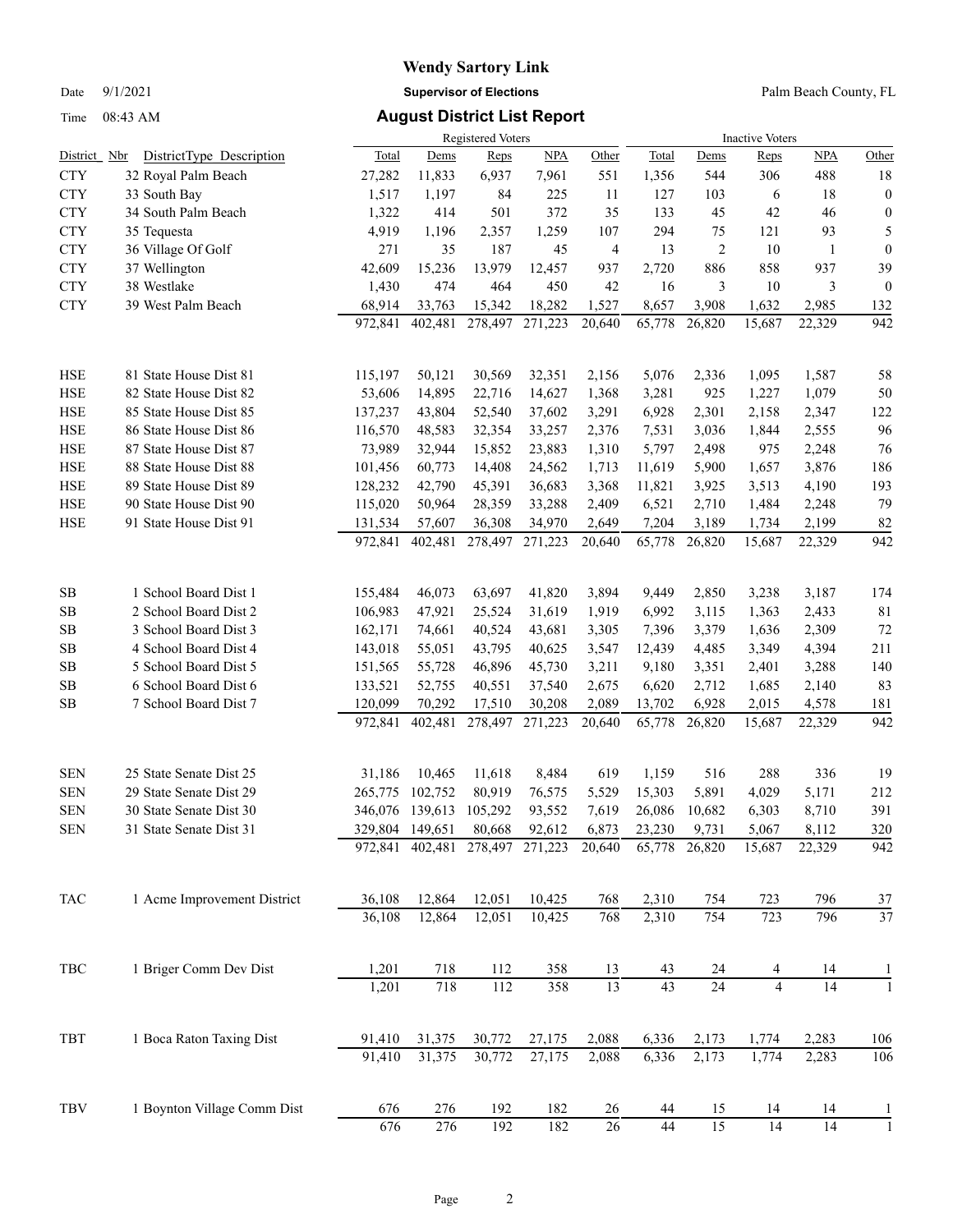## **Wendy Sartory Link**

Date 9/1/2021 **Supervisor of Elections** Palm Beach County, FL

| Time         | 08:43 AM                         |                   |                                 |                         | <b>August District List Report</b> |                  |                        |                  |                          |                 |                  |  |
|--------------|----------------------------------|-------------------|---------------------------------|-------------------------|------------------------------------|------------------|------------------------|------------------|--------------------------|-----------------|------------------|--|
|              |                                  | Registered Voters |                                 |                         |                                    |                  | <b>Inactive Voters</b> |                  |                          |                 |                  |  |
| District Nbr | DistrictType Description         | Total             | Dems                            | Reps                    | NPA                                | Other            | Total                  | Dems             | Reps                     | NPA             | Other            |  |
| <b>TEN</b>   | 1 Lox Environ Imprv Dist         | 64,487            | 17,834                          | 27,475                  | 17,566                             | 1,612            | 3,693                  | 1,022            | 1,394                    | 1,219           | 58               |  |
|              |                                  | 64,487            | 17,834                          | 27,475                  | 17,566                             | 1,612            | 3,693                  | 1,022            | 1,394                    | 1,219           | 58               |  |
| <b>TGA</b>   | 1 Greenacres Annexation Question | $\boldsymbol{0}$  | $\boldsymbol{0}$                | $\boldsymbol{0}$        | $\boldsymbol{0}$                   | $\boldsymbol{0}$ | $\boldsymbol{0}$       | $\boldsymbol{0}$ | 0                        | 0               | $\boldsymbol{0}$ |  |
|              |                                  | $\Omega$          | $\theta$                        | $\theta$                | $\Omega$                           | $\mathbf{0}$     | $\theta$               | $\Omega$         | $\Omega$                 | $\Omega$        | $\overline{0}$   |  |
| <b>THC</b>   | 1 Hamal Comm Dev Dist            | 2,383             | 1,224                           | 419                     | 694                                | 46               | 138                    | 67               | 23                       | 45              | $rac{3}{3}$      |  |
|              |                                  | 2,383             | 1,224                           | 419                     | 694                                | 46               | 138                    | $\overline{67}$  | $\overline{23}$          | $\overline{45}$ |                  |  |
| <b>THY</b>   | 1 Hypo Haverhill Comm Dist       | 627               | 299                             | 108                     | 203                                | 17               | 14                     | 6                | 5                        | 3               | $\boldsymbol{0}$ |  |
|              |                                  | 627               | 299                             | 108                     | 203                                | $\overline{17}$  | $\overline{14}$        | 6                | $\overline{5}$           | $\overline{3}$  | $\mathbf{0}$     |  |
| TIT          | 1 Indian Trail Imprv Dist        | 35,349            | 11,683                          | 12,550                  | 10,374                             | 742              | 938                    | 351              | 254                      | 320             | 13               |  |
|              |                                  | 35,349            | 11,683                          | 12,550                  | 10,374                             | $\overline{742}$ | 938                    | $\overline{351}$ | 254                      | 320             | $\overline{13}$  |  |
| <b>TJC</b>   | 1 Journeys Comm Dev Dist         | 1,147             | 433                             | 334                     | 359                                | 21               | 55                     | 17               | 14                       | 24              | $\boldsymbol{0}$ |  |
|              |                                  | 1,147             | 433                             | 334                     | 359                                | $\overline{21}$  | $\overline{55}$        | $\overline{17}$  | 14                       | 24              | $\boldsymbol{0}$ |  |
| $\rm TJI$    | 1 Jupiter Inlet Dist             | 93,831            | 25,903                          | 40,159                  | 25,440                             | 2,329            | 5,188                  | 1,468            | 1,907                    | 1,725           | 88               |  |
|              |                                  | 93,831            | 25,903                          | 40,159                  | 25,440                             | 2,329            | 5,188                  | 1,468            | 1,907                    | 1,725           | 88               |  |
| TLI          | 1 Library District               | 648,876           |                                 | 260,052 193,038 182,325 |                                    | 13,461           | 34,978                 | 14,006           | 8,833                    | 11,686          | 453              |  |
|              |                                  |                   | 648,876 260,052 193,038 182,325 |                         |                                    | 13,461           | 34,978                 | 14,006           | 8,833                    | 11,686          | 453              |  |
| TMC          | 1 Monterey Comm Dev Dist         | 456               | 210                             | 81                      | 148                                | 17               | 22                     | 12               |                          |                 |                  |  |
|              |                                  | 456               | 210                             | $\overline{81}$         | 148                                | $\overline{17}$  | $\overline{22}$        | 12               | $\overline{\mathcal{L}}$ | $\overline{7}$  |                  |  |
| TMH          | 1 Marsh Harbour Comm Dev         | 542               | 383                             | 31                      | 120                                | 8                | 49                     | 30               | 2                        | 16              |                  |  |
|              |                                  | 542               | 383                             | $\overline{31}$         | 120                                | $\,8\,$          | $\overline{49}$        | $\overline{30}$  | $\overline{2}$           | 16              |                  |  |
| TNI          | 1 Northern Imprv Dist            | 126,719           | 46,612                          | 42,346                  | 34,701                             | 3,060            | 8,852                  | 3,305            | 2,409                    | 2,989           | 149              |  |
|              |                                  | 126,719           | 46,612                          | 42,346                  | 34,701                             | 3,060            | 8,852                  | 3,305            | 2,409                    | 2,989           | 149              |  |
| <b>TOO</b>   | 1 Osprey Oaks Comm Dev           | 440               | 175                             | 121                     | 135                                | 9                |                        | $\frac{5}{5}$    | $rac{3}{3}$              |                 | $\frac{0}{0}$    |  |
|              |                                  | 440               | 175                             | 121                     | 135                                | $\overline{9}$   | $\overline{9}$         |                  |                          |                 |                  |  |
| <b>TOP</b>   | 1 Old Palm Comm Dev              | 403               | 61                              | 246                     | 85                                 | 11               | 5                      | 2                | 1                        | 1               |                  |  |
|              |                                  | 403               | 61                              | 246                     | 85                                 | 11               | $\overline{5}$         | $\overline{2}$   | $\mathbf{1}$             | $\mathbf{1}$    |                  |  |
| TPC          | 1 Plantation Comm Dev Dist       | 1,403             | 557                             | 379                     | 441                                | 26               | 34                     | $20\,$           | 6                        | 8               | $\boldsymbol{0}$ |  |
|              |                                  | 1,403             | 557                             | 379                     | 441                                | $\overline{26}$  | $\overline{34}$        | $\overline{20}$  | $\overline{6}$           | $\overline{8}$  | $\boldsymbol{0}$ |  |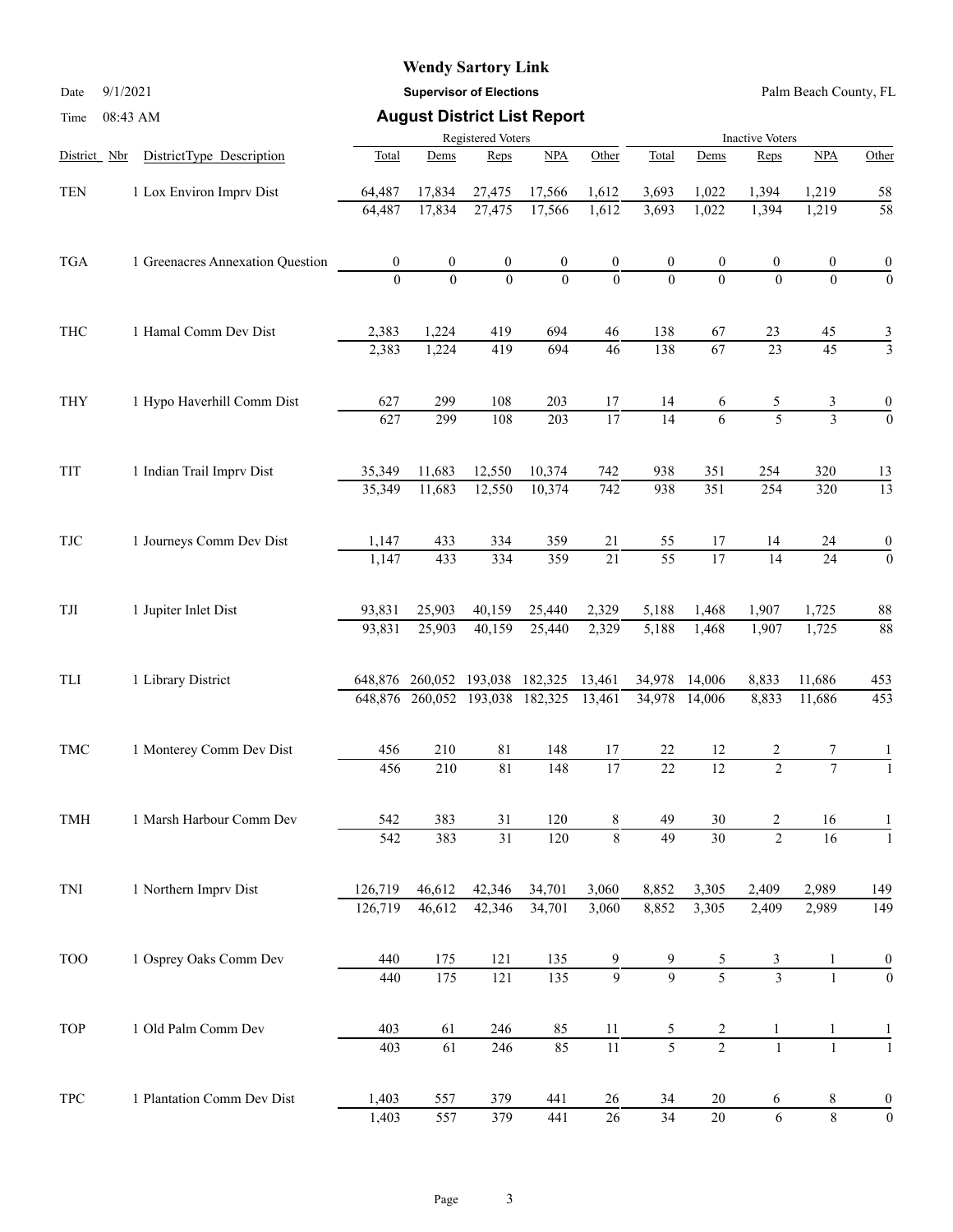## **Wendy Sartory Link**

Date 9/1/2021 **Supervisor of Elections** Palm Beach County, FL

### Time 08:43 AM **August District List Report**

|                      |                        |                           |                 | Registered Voters |                 |                  |                 |                 |                 | <b>Inactive Voters</b> |                 |                  |  |  |  |
|----------------------|------------------------|---------------------------|-----------------|-------------------|-----------------|------------------|-----------------|-----------------|-----------------|------------------------|-----------------|------------------|--|--|--|
| District Nbr         |                        | DistrictType Description  | Total           | Dems              | Reps            | <b>NPA</b>       | Other           | Total           | Dems            | Reps                   | NPA             | Other            |  |  |  |
| TPO                  |                        | 1 Port Of Palm Beach      | 302,986 132,891 |                   | 83,059          | 80,815           | 6,221           | 23,352          | 10,284          | 5,098                  | 7,632           | 338              |  |  |  |
|                      |                        |                           |                 | 302,986 132,891   | 83,059          | 80,815           | 6,221           | 23,352          | 10,284          | 5,098                  | 7,632           | 338              |  |  |  |
|                      |                        |                           |                 |                   |                 |                  |                 |                 |                 |                        |                 |                  |  |  |  |
| TRC                  |                        | 1 Renaissance Comm Dev    | 1,712           | 694               | 391             | 572              | 55              | 216             | 76              | 49                     | 89              |                  |  |  |  |
|                      |                        |                           | 1,712           | 694               | 391             | 572              | $\overline{55}$ | 216             | 76              | 49                     | 89              | $\frac{2}{2}$    |  |  |  |
|                      |                        |                           |                 |                   |                 |                  |                 |                 |                 |                        |                 |                  |  |  |  |
| <b>TSB</b>           |                        | 1 Sonoma Bay Comm Dev     | 404             | 262               | 32              | 107              | 3               | 58              | 40              | 7                      | 11              | $\boldsymbol{0}$ |  |  |  |
|                      |                        |                           | 404             | 262               | 32              | 107              | $\overline{3}$  | 58              | $\overline{40}$ | $\overline{7}$         | $\overline{11}$ | $\theta$         |  |  |  |
|                      |                        |                           |                 |                   |                 |                  |                 |                 |                 |                        |                 |                  |  |  |  |
| TSI                  |                        | 1 Seminole Imprv Dist     | 1,430           | 474               | 464             | 450              | 42              | 16              | 3               | $10\,$                 | 3               | 0                |  |  |  |
|                      |                        |                           | 1,430           | 474               | 464             | 450              | 42              | $\overline{16}$ | $\overline{3}$  | $\overline{10}$        | $\overline{3}$  | $\overline{0}$   |  |  |  |
|                      |                        |                           |                 |                   |                 |                  |                 |                 |                 |                        |                 |                  |  |  |  |
| <b>TTC</b>           |                        | 1 Terracina Comm Dev Dist | 995             | 556               | 151             | 268              | 20              | 71              | 37              | 9                      | 25              | 0                |  |  |  |
|                      |                        |                           | 995             | 556               | 151             | 268              | $\overline{20}$ | $\overline{71}$ | $\overline{37}$ | $\overline{9}$         | $\overline{25}$ | $\mathbf{0}$     |  |  |  |
|                      |                        |                           |                 |                   |                 |                  |                 |                 |                 |                        |                 |                  |  |  |  |
| <b>TTO</b>           |                        | 1 Thousand Comm Dev Dist  | 1,451           | 888               | 176             | 361              | 26              | 83              | 50              | 4                      | 28              |                  |  |  |  |
|                      |                        |                           | 1,451           | 888               | 176             | 361              | 26              | 83              | 50              | $\overline{4}$         | 28              | $\mathbf{1}$     |  |  |  |
|                      |                        |                           |                 |                   |                 |                  |                 |                 |                 |                        |                 |                  |  |  |  |
| <b>TVC</b>           |                        | 1 Vista Comm Dev Dist     | 359             | 167               | 55              | 121              | 16              | 18              | 11              |                        | 6               | $\boldsymbol{0}$ |  |  |  |
|                      |                        |                           | 359             | 167               | $\overline{55}$ | $\overline{121}$ | $\overline{16}$ | $\overline{18}$ | $\overline{11}$ | $\mathbf{1}$           | 6               | $\overline{0}$   |  |  |  |
|                      |                        |                           |                 |                   |                 |                  |                 |                 |                 |                        |                 |                  |  |  |  |
| $\operatorname{TWC}$ |                        | 1 Winston Comm Dev Dist   | 1,159           | 411               | 345             | 370              | 33              | 69              | 19              | 31                     | 19              | 0                |  |  |  |
|                      |                        |                           | 1,159           | 411               | 345             | 370              | $\overline{33}$ | $\overline{69}$ | $\overline{19}$ | $\overline{31}$        | $\overline{19}$ | $\boldsymbol{0}$ |  |  |  |
|                      |                        |                           |                 |                   |                 |                  |                 |                 |                 |                        |                 |                  |  |  |  |
| TWP                  | 1 Wyndam Park Comm Dev | 660                       | 368             | $78\,$            | 203             | 11               | 26              | 14              | 3               | 8                      |                 |                  |  |  |  |
|                      |                        |                           | 660             | 368               | 78              | 203              | $\overline{11}$ | $\overline{26}$ | $\overline{14}$ | $\overline{3}$         | $\overline{8}$  |                  |  |  |  |
|                      |                        |                           |                 |                   |                 |                  |                 |                 |                 |                        |                 |                  |  |  |  |
| <b>WRD</b>           |                        | 11 Ward 1                 | 1,861           | 485               | 893             | 440              | 43              | 52              | 9               | $27\,$                 | 16              | $\boldsymbol{0}$ |  |  |  |
| <b>WRD</b>           |                        | 21 Boynton Beach Dist 1   | 14,090          | 6,095             | 3,688           | 3,925            | 382             | 964             | 394             | 235                    | 323             | 12               |  |  |  |
| <b>WRD</b>           |                        | 22 Boynton Beach Dist 2   | 11,369          | 6,760             | 1,689           | 2,739            | 181             | 805             | 419             | 126                    | 250             | 10               |  |  |  |
| <b>WRD</b>           |                        | 23 Boynton Beach Dist 3   | 12,892          | 5,484             | 3,439           | 3,660            | 309             | 977             | 365             | 261                    | 338             | 13               |  |  |  |
| WRD                  |                        | 24 Boynton Beach Dist 4   | 12,656          | 5,706             | 2,866           | 3,832            | 252             | 786             | 320             | 186                    | 268             | 12               |  |  |  |
| <b>WRD</b>           |                        | 31 Ward 1                 | 7,328           | 4,873             | 1,081           | 1,313            | 61              | 569             | 386             | 60                     | 122             | -1               |  |  |  |
| WRD                  |                        | 41 Ward 1                 | 68,140          | 22,297            | 23,860          | 20,363           | 1,620           | 4,963           | 1,639           | 1,424                  | 1,814           | 86               |  |  |  |
| <b>WRD</b>           |                        | 51 Ward 1                 | 332             | 92                | 145             | 92               | 3               | 5               | $\mathbf{1}$    | 1                      | 3               | $\boldsymbol{0}$ |  |  |  |
| <b>WRD</b>           |                        | 61 Ward 1                 | $88\,$          | $27\,$            | 26              | 33               | $\overline{c}$  | 5               | $\sqrt{2}$      | $\boldsymbol{0}$       | 3               | $\theta$         |  |  |  |
| <b>WRD</b>           |                        | 71 Ward 1                 | 46,541          | 20,961            | 12,033          | 12,485           | 1,062           | 5,020           | 2,021           | 1,197                  | 1,725           | $77 \,$          |  |  |  |
| WRD                  |                        | 81 Ward 1                 | 23,031          | 10,881            | 4,534           | 7,163            | 453             | 1,589           | 706             | 281                    | 585             | 17               |  |  |  |
| <b>WRD</b>           |                        | 91 Ward 1                 | 174             | 43                | 64              | 59               | 8               | 4               | 2               | $\boldsymbol{0}$       | $\overline{c}$  | $\boldsymbol{0}$ |  |  |  |
| <b>WRD</b>           |                        | 101 Ward 1                | 873             | 185               | 454             | 212              | $22\,$          | 34              | $\,$ 8 $\,$     | 17                     | $\mathbf{9}$    | $\theta$         |  |  |  |
| WRD                  |                        | 111 Ward 1                | 3,829           | 1,178             | 1,516           | 1,056            | 79              | 221             | 58              | $88\,$                 | 73              | 2                |  |  |  |
| <b>WRD</b>           |                        | 121 Ward 1                | 1,323           | 609               | 329             | 369              | 16              | 64              | 33              | 6                      | 24              | 1                |  |  |  |
| <b>WRD</b>           |                        | 131 Ward 1                | 2,067           | 704               | 681             | 610              | 72              | 177             | 51              | 50                     | 74              | $\overline{c}$   |  |  |  |
| <b>WRD</b>           |                        | 141 Ward 1                | 3,089           | 797               | 1,440           | 762              | 90              | 269             | 57              | 118                    | $88\,$          | 6                |  |  |  |
| <b>WRD</b>           |                        | 151 Ward 1                | 393             | 69                | 225             | 84               | 15              | 16              | $\mathfrak{Z}$  | $\overline{4}$         | $8\,$           | 1                |  |  |  |